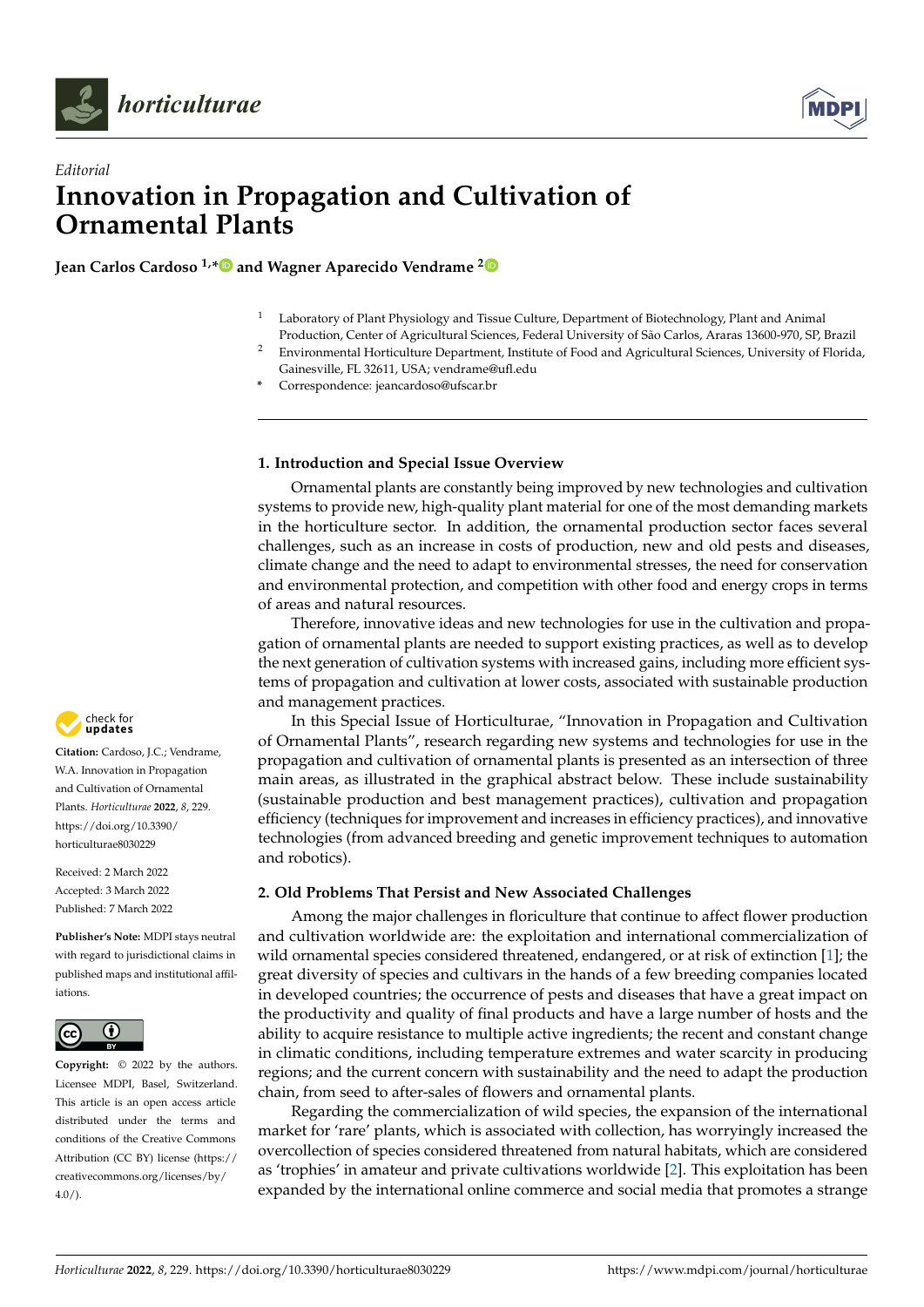feeling that the ex situ and private cultivation of endangered plants can be dealt with naturally and without legal consequences. Just as an example, a simple Google<sup>®</sup> search using the keyword *Philodendron spiritus-sancti* returns results of 'trophies' displayed by their 'owners'. This is an endemic plant species native to a restricted area of the state of Espírito Santo, Brazil, and its occurrence in nature has not been reported since 2000 [\[3\]](#page-3-2). In addition to this, this market of ornamental plants is still augmented by international trade, mostly online, which puts not only biodiversity at risk, but also phytosanitary issues associated with the unintentional transportation of pests and pathogens [\[4\]](#page-3-3).

The large concentration of ornamental plant germplasm within a few private breeding companies (also called breeders) located in economically developed countries results in a highly profitable market of plants, which were obtained from the biodiversity found in tropical and underdeveloped countries to build their catalog of commercial cultivars. These improved cultivars are available worldwide for growers, including those from wild species, from which royalties are charged for their use and commercialization. This impact is further enhanced by the fact that most underdeveloped countries do not have current technologies for use in the large-scale propagation of plants (cloning), by which the use of modern techniques, such as micropropagation and somatic embryogenesis, allow superior cultivars to be propagated in different ways, efficiently allowing for their commercial production.

One problem in third-world floriculture is the expansion of some important pests and diseases in the cultivation of flowers and ornamental plants, with emphasis on: fungi of the genus *Fusarium*, which causes different symptoms according to the host, such as wilt, meltdown, and rot [\[5](#page-3-4)[,6\]](#page-3-5), and *Botrytis cinerea* [\[7\]](#page-3-6) which causes the *Botrytis* blight disease or grey mold, which mainly affects the quality of flowers by the presence of small and numerous brown spots in flowers; thrips pests, which cause damage, especially to flowers, and can be vectors of viruses and other diseases; and viruses, which can be transmitted by pests or cutting tools. In these cases, the biggest challenge is the difficulty in controlling these pathogens in production systems, especially due to the large number of hosts and the high ability of pathogens and pests to acquire resistance to pesticides, which is seen in fungi and thrips, and the worldwide spread of viruses of great relevance to floriculture.

Regarding sustainability, floriculture is one of the agriculture sectors that uses a vast array of resources, such energy (heat, gas, electricity, etc.), as water (irrigation, mist systems, etc.) and fertilizers, growing materials (potting mixes), propagation materials (plugs, seeds, cutting, etc.), and products with high risks of pollution, such as plastics, packaging materials, and pesticides. An important tool for evaluation of the environmental impact of horticultural products is life cycle assessment (LCA). For floriculture products, that includes inputs (energy and materials) and outputs (releases in air, water, soil, etc.) throughout the production process, such as production and delivery, cultivation, postharvest handling, and transportation. LCA can be used to evaluate sustainable practices [\[8\]](#page-3-7).

#### **3. Some Solutions and Practices That Create New Perspectives**

Considering the current problems and challenges, new solutions and practices are needed to create new perspectives with regard to the sustainable, large-scale, commercial production of ornamental plants. Some of these new solutions are already in development.

FloraGuard is a current project whose main objectives are to track, provide information, strengthen legislation, and explore strategies to combat the illegal online market of endangered plants [\[9\]](#page-3-8). This initiative should create solutions that will reduce the overcollection and commercialization of plants considered threatened or endangered that are illegally removed from their natural habitats.

The development of genetic improvement programs for flowers and ornamental plants by countries that use native species has been an interesting strategy that has enabled new cultivars to be obtained that are better adapted to their place of cultivation and that require fewer inputs and fewer changes in environmental conditions for their cultivation [\[10\]](#page-3-9), thus providing technological gains, a reduction in the usage of resources, and greater sustainability to the production system. Another important concept is the development of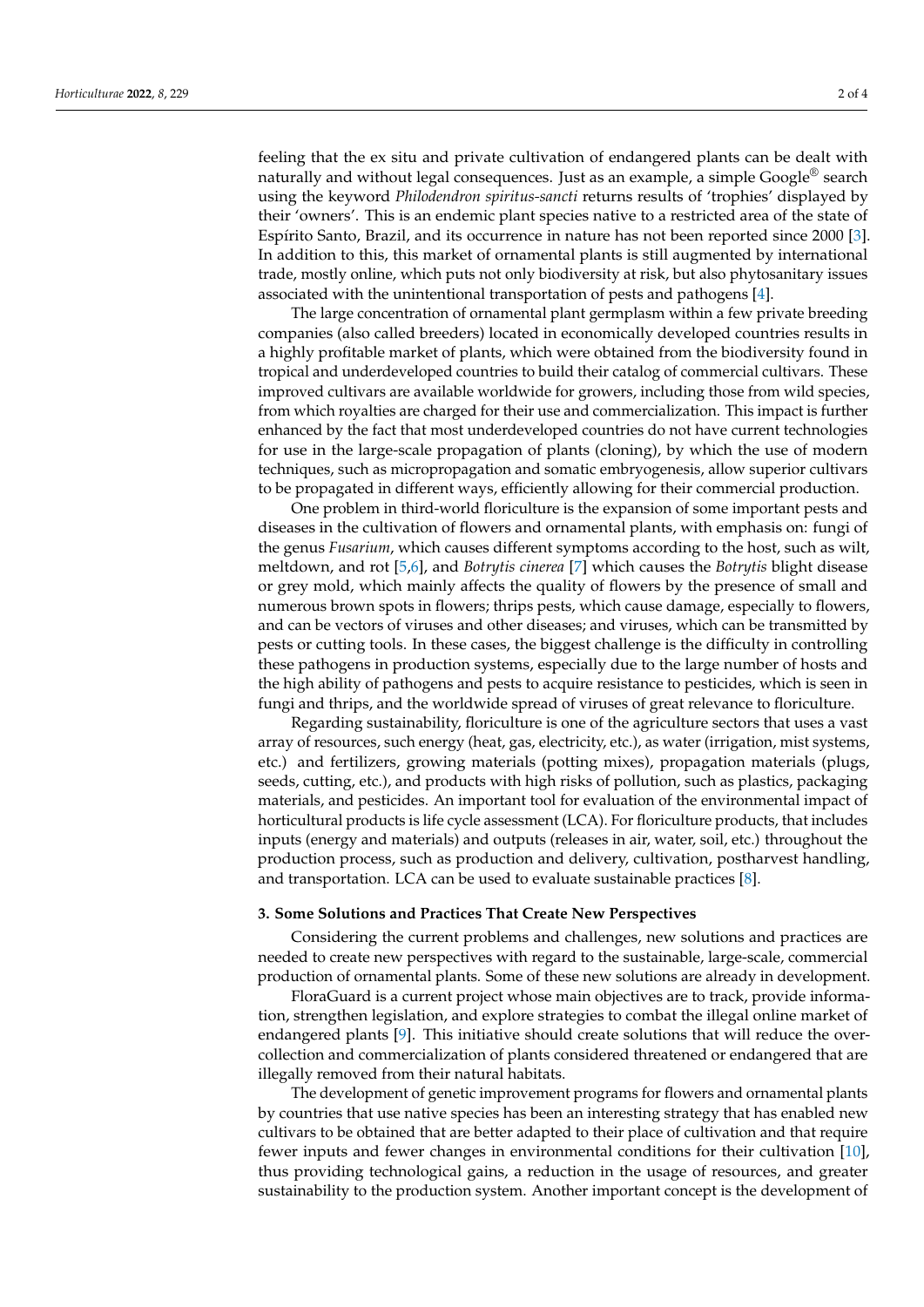cultivars of flowers and ornamental plants, as well as food crops, based on local conditions and species/varieties that require fewer inputs and technologies [\[11](#page-3-10)[,12\]](#page-3-11). These strategies are important in terms of both increasing sustainability and adaptability to climate change conditions based on strategies for the development of cultivars resistant to abiotic stresses, such as high temperatures and drought conditions.

In addition, biotechnological tools for use in the breeding and propagation of ornamental plants should also include the optimization of micropropagation protocols and increase the importance and application of somatic embryogenesis for flowers and other ornamental plants. The combination of conventional and biotechnological breeding and propagation tools may increase efficiency in terms of the production of new cultivars and large-scale systems for efficient mass clonal plant propagation. Plant tissue culture tools, such as somatic embryogenesis, are also important strategies for the production of virus-free and high-quality plantlets for ornamental cultivation systems [\[13\]](#page-3-12).

Phytosanitary problems associated with the production of ornamental plants are at an era of technological revolution. Using the pathogenic fungi of the genus *Botrytis* as an example, efforts have been made toward the integration of biotechnological and genetic engineering tools, including transgenics and omics [\[14\]](#page-3-13), in addition to the use of management techniques or best management practices that are considered to be more sustainable, such as the use of beneficial microorganisms [\[15\]](#page-3-14) and applications of calcium under spray on flowers [\[16\]](#page-3-15) as compared to simple applications of pesticides.

The collection of rainwater from the upper face of greenhouses, which can be achieved using gutters attached to a storage tank, has been a strategy used by flower growers to irrigate plants during the driest times of the year. Another alternative, the reuse of water from sewage treatment, when used safely, can be an excellent alternative that can manage water availability for irrigation, especially considering the production of ornamental plants for inedible purposes, serving as a source of water and also reducing the need for mineral fertilizers. In addition, other organic residues from industry, such as organic residues or domestic sewage, or even from the production of flowers, require the development of processes, such as composting, that enable their biotransformation and can be efficiently and safely used, aiming to replace mineral fertilizers.

Finally, strategies such as the genetic transformation of ornamental plants must go beyond the commercial aspects, solving production and ornamentation problems, but also problems associated with sustainability. It would be very interesting to see transgenic plants with resistance to saline waters, which would allow the production of flowers using brackish water, or even saline sea water.

#### **4. Conclusions**

The cultivation of ornamental plants involves the science and art of breeding, propagating, and maintaining plants to enhance the human and natural environment. The use of new technologies has provided advancements in ornamental production systems. However, challenges still exist: issues surrounding the illegal overcollection of plants from their native habitats, sustainable production with a reduction in inputs and the development of more resilient cultivars, and the best management practices toward the control of pests and diseases must be addressed. The use of new and alternative technologies, including advanced omics and biotechnology tools, may assist in solving some of these challenges while improving the large-scale, sustainable production of ornamental plants.

**Author Contributions:** J.C.C. and W.A.V. conceptualize, wrote, revised and finally edited the paper. All authors have read and agreed to the published version of the manuscript.

**Funding:** This research was supported by the Sao Paulo Research Foundation (FAPESP, Brazil), grant number 2018/20673-3 and the Conselho Nacional de Desenvolvimento Científico e Tecnológico (CNPQ, Brazil), grant number 311083/2018-8. This work was supported by the USDA National Institute of Food and Agriculture, Hatch project 1012202.

**Institutional Review Board Statement:** Not applicable.